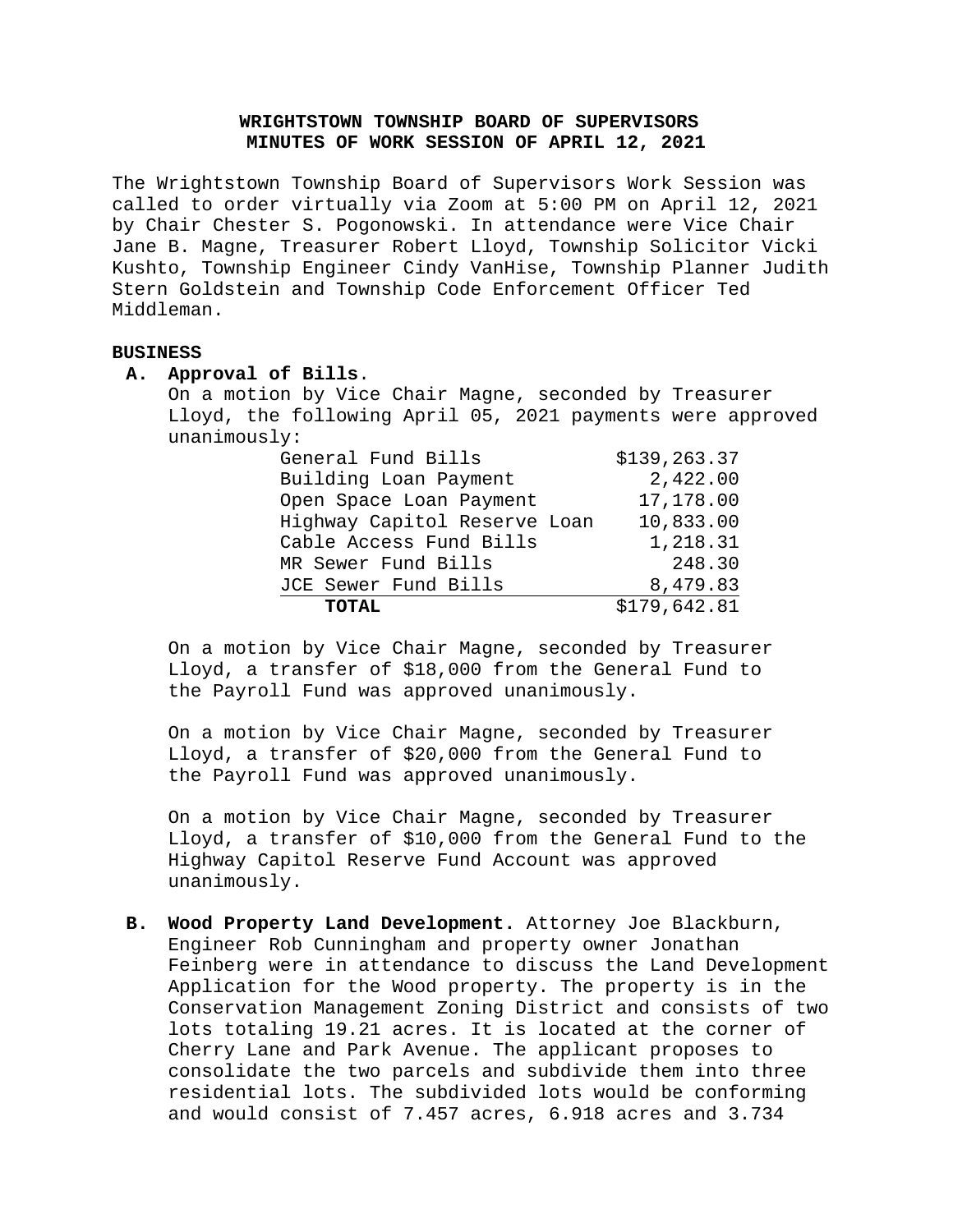acres. Attorney Blackburn discussed the Engineer's and Planner's review letters, stating the applicant would comply with all comments except for those relating to waiver requests. Waiver requests include relief from showing existing features on the plans, forgoing the requirement to widen/reconstruct frontage roadways, relief from a required 2% minimum grade for the detention basin and relief from the lot depth ratio. There was much discussion concerning buffering, including protection and cleanup of existing buffers. The Wrightstown Planning Commission review was discussed. One recommendation was to orient the houses so as to be able to best utilize solar power and passive energy. Resident Peg Clark asked about drainage for the subdivision. Engineer Cunningham replied that stormwater runoff would be handled by rain gardens on two property. Chair Pogonowski suggested the possibility of the applicant deeding property between the stream and the northern property line to the Township as open space. The applicant indicated he would be agreeable to the idea. An additional restriction would include no further subdivision. The Board authorized Attorney Kushto to prepare an approval resolution to review at the next Board meeting.

- **C. Rienzi Winery.** Attorney Ed Murphy, Engineer Anand Bhatt, and owners Joseph, Angela and Armando Rienzi were present. Attorney Murphy gave a summary of activities already completed on the property. The applicants had appeared before the Board previously to present its concept plan, as well as obtaining zoning approval to install deer fencing around the vineyards. Attorney Murphy reviewed the sketch plan, discussing the building layout, parking, stormwater management, driveway widening and surrounding buffering. The plans showed a special events tent at the rear of the proposed building. There was discussion on making it a permanent structure instead of a tent. The applicant will revise and refine the plans to reflect the items discussed**.**
- **D. Lighting ordinance.** Engineer VanHise reviewed the report she prepared relating to the Township lighting ordinance to include LED lighting. Recommendations for the revision of the existing ordinance were discussed. Vice Chair Magne commented on the section stating high and medium activity tasks should utilize fixtures supporting 3000K or less LED lighting. Low activity should be 3000K or less. Vice Chair Magne suggested all activities in this section should be 3000k or less. Activities discussed as 4000K should also be 3000k. Chair Pogonowski asked about PECO and the type of